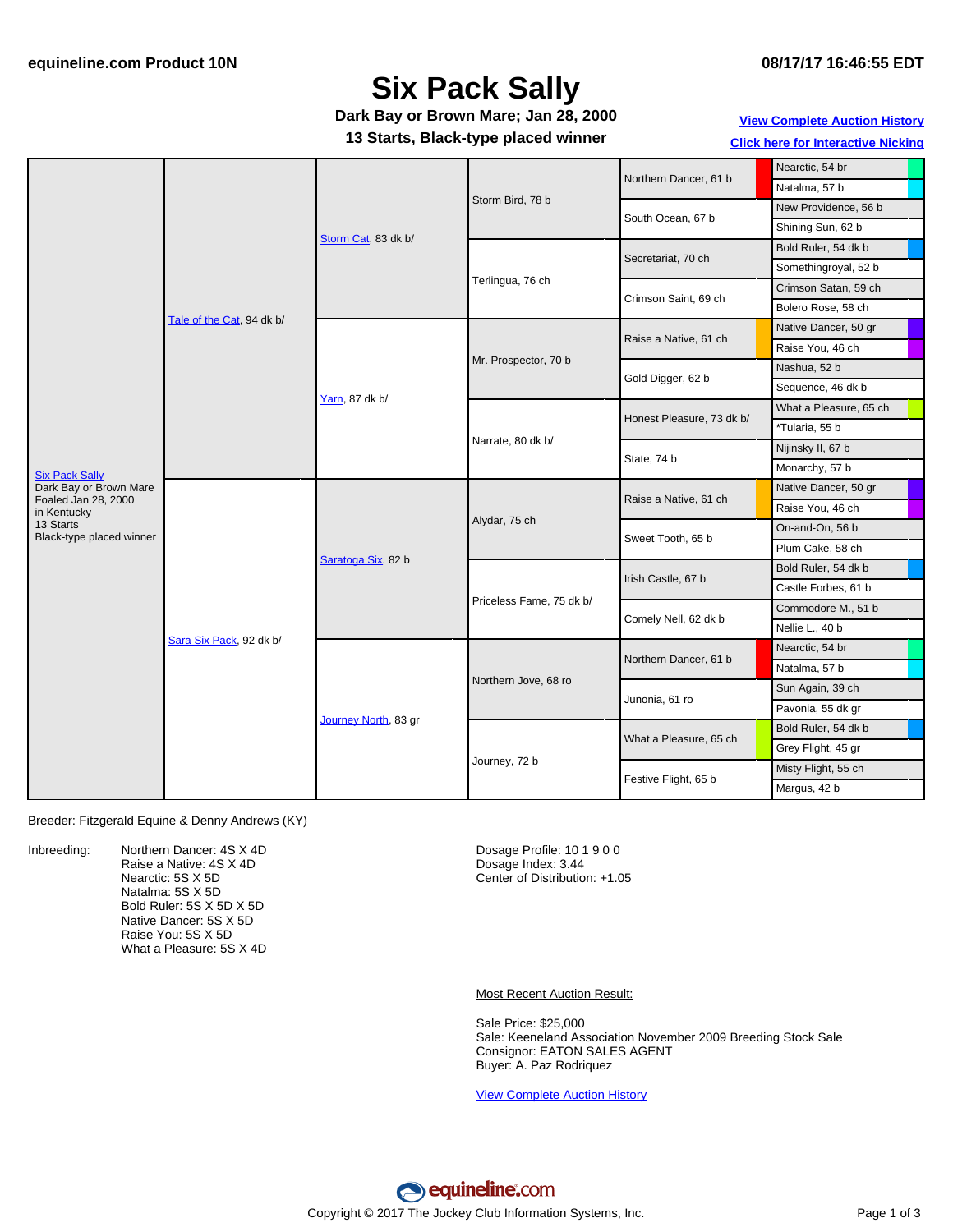# **Six Pack Sally**

**Dark Bay or Brown Mare; Jan 28, 2000**

**Please Note: Nicking Stats and Interactive Nicking are on the following page**